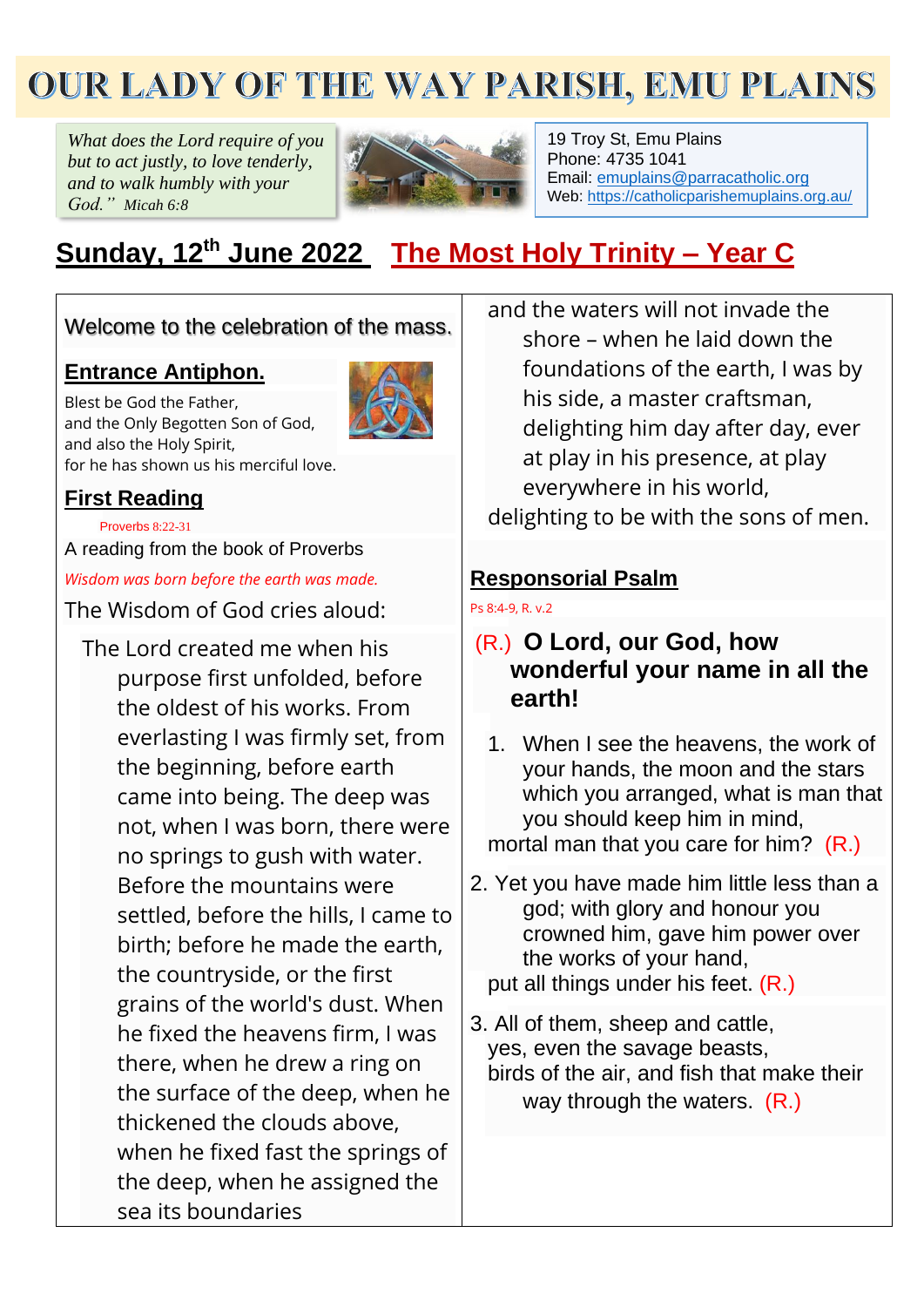## **Second Reading [Rom](https://liturgyhelp.com/ritual/lectionary/LectionaryList%7Cco1#co1012) 5:1-5**

# A reading from the letter of St Paul to the Romans

*To God through Christ in the love which is poured out through the Spirit.*

Through our Lord Jesus Christ, by faith we are judged righteous and at peace with God, since it is by faith and through Jesus that we have entered this state of grace in which we can boast about looking forward to God's glory. But that is not all we can boast about; we can boast about our sufferings. These sufferings bring patience, as we know, and patience brings perseverance, and perseverance brings hope, and this hope is not deceptive, because the love of God has been poured into our hearts by the Holy Spirit which has been given us.

# **Gospel Acclamation**



Alleluia, alleluia!

Glory to the Father, the Son, and the Holy Spirit: to God who is, who was, and who is to come.

Alleluia!

© The scriptural quotations are taken from the Jerusalem Bible, published and copyright 1966, 1967 and 1968 by Darton Longman and Todd Ltd and Doubleday & Co Inc, and used by permission of the publishers. The English translation of the Psalm Responses, the Alleluia and Gospel Verses, and the Lenten Gospel Acclamations, and the Titles, Summaries, and Conclusion of the Readings, from the Lectionary for Mass © 1997, 1981, 1968, International Committee on English in the Liturgy, Inc. All rights reserved. The prayers are from the English Translation of the Roman Missal © 2010 International Committee on English in the Liturgy Inc. (ICEL). All rights reserved

## **Gospel** Jn [16:12-15](https://liturgyhelp.com/ritual/lectionary/LectionaryList%7Cjhn#jhn020)

A reading from the holy Gospel according to John

*Whatever the Father has is mine. The Spirit will receive what I give and tell you about it.*

Jesus said to his disciples:

'I still have many things to say to you but they would be too much for you now. But when the Spirit of truth comes he will lead you to the complete truth, since he will not be speaking as from himself but will say only what he has learnt; and he will tell you of the things to come. He will glorify me, since all he tells you will be taken from what is mine. Everything the Father has is mine; that is why I said: All he tells you will be taken from what is mine.'



# **Communion Antiphon** Gal 4:6

Since you are children of God, God has sent into your hearts the Spirit of his Son, the Spirit who cries out: Abba, Father.



## **Let us pray:**

We pray for recently deceased Craig Thomas Dukes, and for Grazia Gauci and Vincent O'Brien whose anniversaries are at this time. We also pray for all our brothers and sisters in our community who are unwell, especially Andrew Keenan, Alex Haddad and Catherine Allabyrne. If you know someone who needs prayers, please contact the parish office on 4735 1041 and we will add them to our prayer list.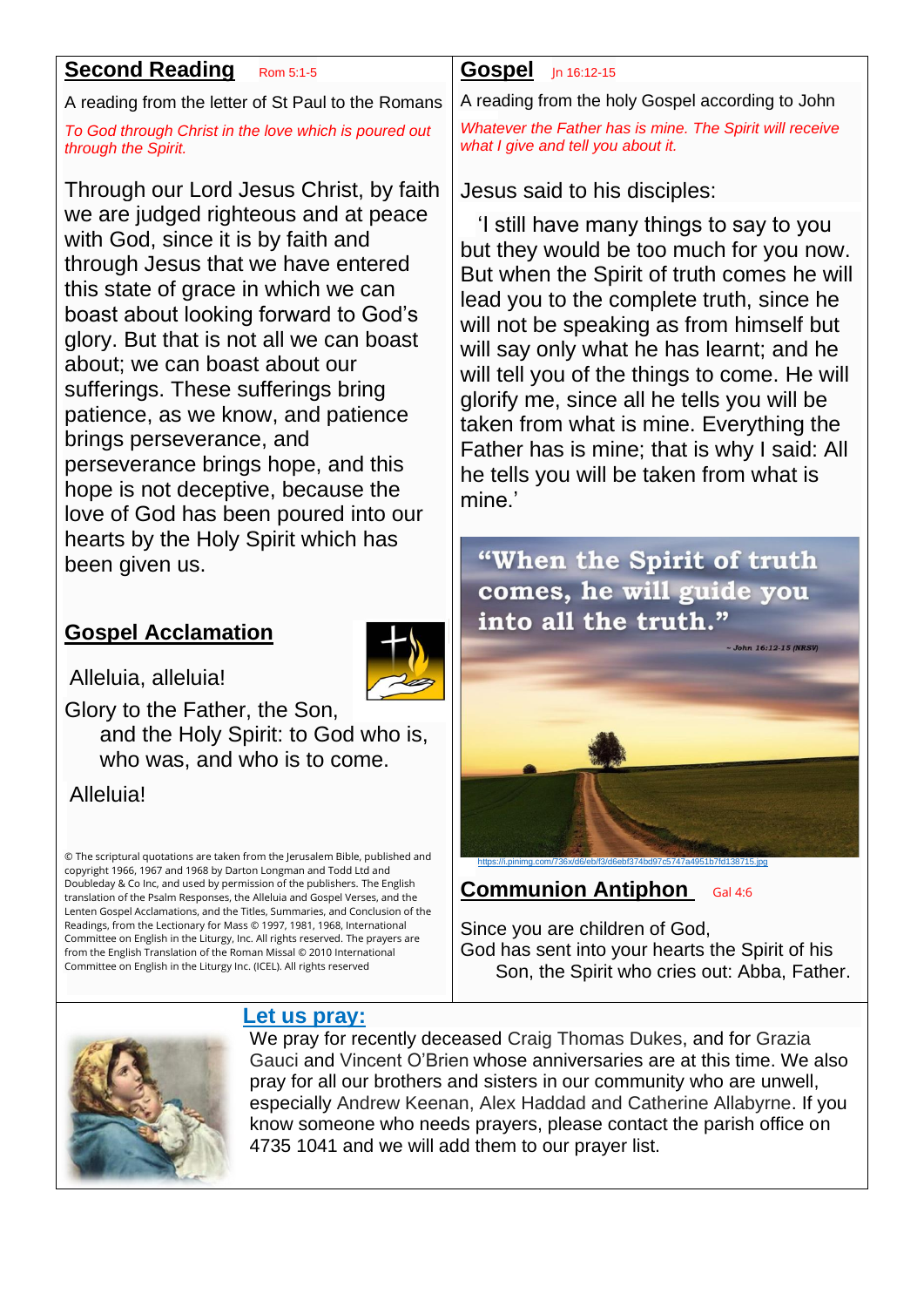### **Parishioner of the week: Frances Payne**

Frances came to Our Lady of the Way with her dear husband, Wal (R.I.P) and their four children Catherine, Brian, Ann Maree and Pete in 1978. They quickly settled into parish life and Frances became one of the first female Ministers of the Eucharist in the early 1980's. Francis and Wal served in this ministry for many years and Wal became a senior minister in his later life. Frances and Wal were active in various other ministries and supported parish

life to the full. Frances said "The parish was our life". They have been a great example to us all.

Frances would like to wish everyone well as she prepares to move to McKillop House Norwest.

Thank you Frances for being a loyal, trustworthy and friendly parishioner for all these years. May God continue to bless and guide you as God knows best.

#### **Parish Notices:**

**Wrap with love knitters group** meet Thursdays from 9am-12pm in the parish hall. Donations of 8ply wool gratefully accepted. New members welcome. Contact Judy Prendergast 0407101254 or Julie Hayes 0452655844.

#### **Playgroup coordinator needed:**

email [\(emuplains@parracatholic.org\)](mailto:emuplains@parracatholic.org) or phone the parish office (ph: 4735 1041) for more details.

#### **Dates for Safeguarding at OLOW Parish**:

Module 3. Wednesday 15th June If you have any questions phone Mary Marsh on 0408 212 437 or email: [starmgm@gmail.com](mailto:starmgm@gmail.com) (Mary recovering well!)

#### **Prayer for the Sacraments**

Heavenly Father, we ask for blessings on all the children and families who are taking part in the sacramental program. We pray for the Holy Spirit to touch each one of them so they may experience your great love, presence and mercy in their life.

Amen

#### **LIFTED Retreat 2022 "Wonder & Awe":1-3 July**

You are invited to Catholic Youth Parramatta's annual young adults retreat. Take some time away from the busyness of everyday life and spend a weekend away full of prayer, talks, and community. For 18-35 yearolds. \$100 per person. Register at [parracatholic.org/cyp-lifted-retreat.](http://parracatholic.org/cyp-lifted-retreat)

#### Readers/ Commentators roster:

| <b>Mass</b> | 11/12 June<br><b>Most Holy Trinity</b> | 18/19 June<br>Body and Blood of |
|-------------|----------------------------------------|---------------------------------|
|             |                                        | Christ                          |
| Vigil<br>C: | Lynne Castellari                       | Phillip Youngman                |
| R:          | <b>Bellinda Henderson</b>              | Trish Ryan                      |
| 8am C:      | Maria Sirotti                          | Paul Ryan                       |
| R:          | Sue Mouthaan                           | <b>Helen Larsen</b>             |
| 9.30am      | Lisa Samojlowicz                       | Don Robens                      |
| C:          | <b>Courtney Hamilton</b>               | Lara Roser                      |
| R:          |                                        |                                 |

#### **St Patrick's Breastplate** (abbreviated)

I bind unto myself today The strong name of the Trinity, By invocation of the same, The Three in One and One in Three.

I bind unto myself the power Of the great love of the Cherubim; The sweet 'Well done' in judgment hour; The service of the Seraphim, Confessors' faith, Apostles' word, The Patriarchs' prayers, the Prophets' scrolls, All good deeds done unto the Lord, And purity of virgin souls.

I bind unto myself today The virtues of the starlit heaven, The glorious sun's life-giving ray, The whiteness of the moon at even, The flashing of the lightning free, The whirling wind's tempestuous shocks, The stable earth, the deep salt sea, Around the old eternal rocks.

Christ be with me, Christ within me, Christ behind me, Christ before me, Christ beside me, Christ to win me, Christ to comfort and restore me, Christ beneath me, Christ above me, Christ in quiet, Christ in danger, Christ in hearts of all that love me, Christ in mouth of friend and stranger.

I bind unto myself the name, The strong name of the Trinity; By invocation of the same. The Three in One, and One in Three, Of whom all nature hath creation, Eternal Father, Spirit, Word: Praise to the Lord of my salvation, salvation is of Christ the Lord.

*Translation: Cecil Frances Alexander*